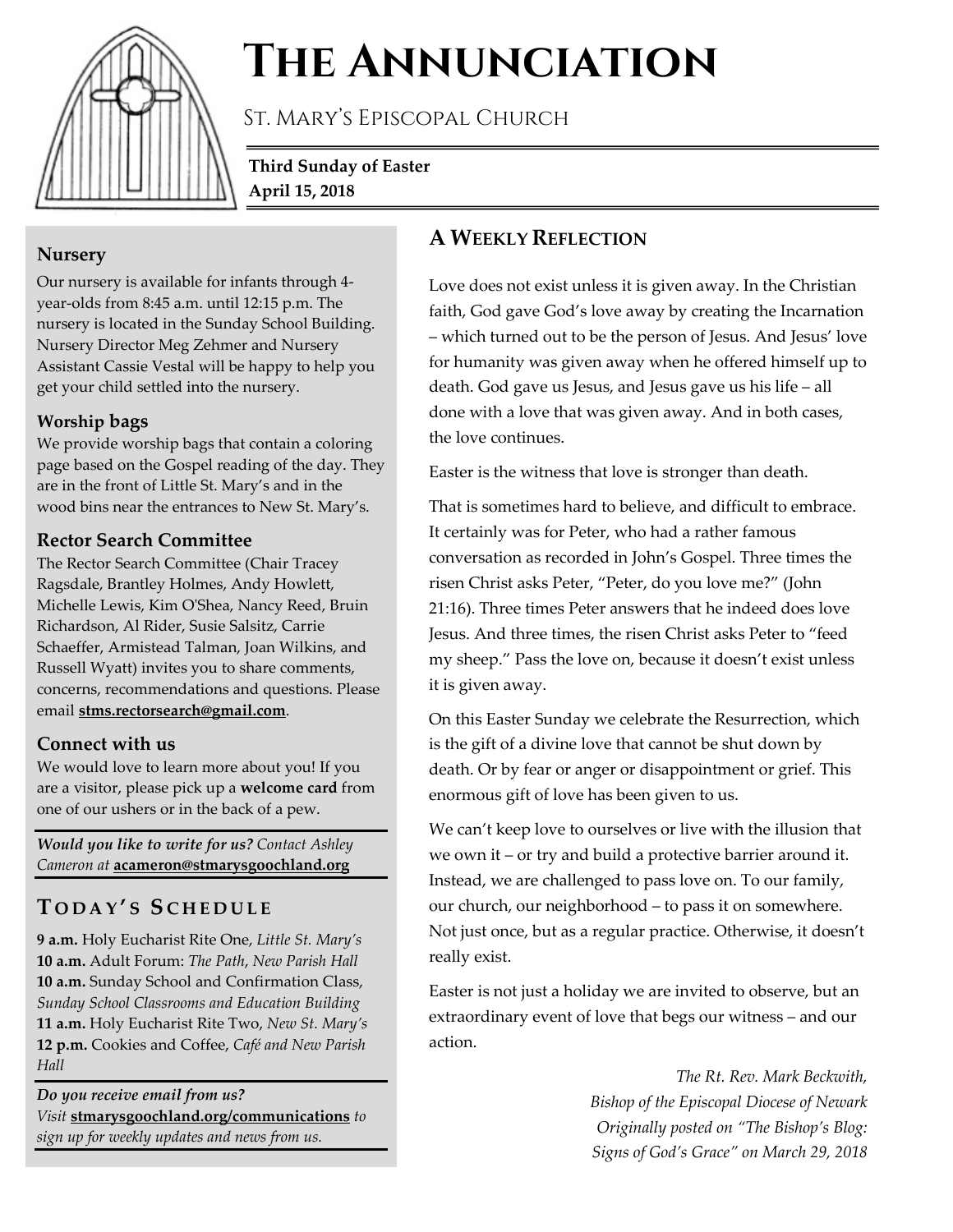WELCOME! Whether it is your first Sunday at St. Mary's, or your 401<sup>st</sup>, we're glad that you're with us. Please feel free to introduce yourself to a greeter, an usher, or one of our clergy, and **consider filling out a welcome card**. We invite you to join us on future **Sundays** at 9 a.m. for Eucharist or at 11 a.m. for Eucharist or Morning Prayer, on Wednesdays for **Noonday Prayer** at 12 p.m. in beautiful and quaint Little St. Mary's, for a **class** or **Bible study**, or for many of our other **fellowship** and **outreach** offerings. **Little St. Mary's** and **New St. Mary's** are also **open** Monday through Friday between 8:30 a.m. and 4:30 p.m. and available to you for prayer and reflection. See the back page to get a sense of what we have going on around St. Mary's.

## **WOMEN'S BOOK STUDY IN APRIL!**

**A new women's book study begins in April!** St. Mary's second annual winter women's book study on *Accidental Saints* by Nadia Bolz-Weber was a great success! Moving forward, the group is trying a **once-a-month book club**. **Women of all ages are invited to** join and discuss *Everything Happens for a Reason and other Lies I Have Loved* by Kate Bowler on **Thursday, April 26 at 7:30 p.m.** (location TBA). Pick up a copy in the café for \$20 or order a copy online. For questions or more information, contact Amelia McDaniel at *amcdaniel@stmarysgoochland.org*. **Frank and funny, dark and wise,** Bowler pulls the reader deeply into her life in an account she populates affectionately with a colorful, often hilarious retinue of friends, mega-church preachers, relatives, and doctors. *Everything Happens for a Reason* tells her story, **offering up her irreverent, hard-won observations** on dying and the ways it has taught her to live.

## **SPIRITUAL FORMATION AND ADULT EDUCATION**

**Men's spiritual practice** meets **this Tuesday, April 17 at 7:30 a.m.** and continues until Tuesday, May 15. **Men of all ages are invited to join Bob Hetherington for one hour** to deepen your faith in the Old Parish Hall.

Several years ago, St. Mary's offered **a Centering Prayer ministry,** *Be Still*. This year, as our season of Lent comes to a close, **Mary Lou Bean and Sydna Street are following up with a return of the** *Be Still* **ministry**. Join them for six weeks of **practice of stilling our bodies, minds, and spirits**. It will be a time to rejoice, reflect, and act upon the Easter message with all of our hearts! Continuing this Tuesday, April 17 and continuing **on Tuesdays, April 24, and May 1, 8, and 15, at 10 a.m.** in the Education Building begin with a **1-hour yoga session for** *all levels and ages* followed by a 20 minute contemplative time of quiet and stillness. **All you need to bring is a mat or bath towel** and an open heart and mind. For more information, contact Ashley Cameron at *acameron@stmarysgoochland.org*. Also, **pick up a copy of** *Sacred Breath: Forty Days of Centering Prayer* in the Café for \$15. It's a wonderful resource for Contemplative Prayer. Use it as a guide in the class or us it as a reference wherever you practice.

As the program year comes to an end, our **Adult Forum series on** *The Path* will wrap-up. Continuing for six weeks, we'll delve into the earliest stories from the Old Testament including the stories of King David, Daniel, Solomon, and Esther. **Join Andrew Moore this morning at 10 a.m. in the New Parish Hall and on Sundays, April 22, 29, and May, 6, 13, and 20** as we look at the stories we learned in Sunday School. Pick up a copy of *The Path* for \$15 in the Café.

*"It's actually our ability to embrace imperfection that will help us teach our children to have the courage to be authentic, the compassion to love themselves and others, and the sense of connection that gives true purpose and meaning to life,"*-Brene Brown. Please **join Tracy Harvey for a conversation** based on the audio book *The Gifts of Imperfect Parenting* by Brene Brown. Parenting is definitely a place where we have a hard time accepting our own imperfections and those of our children. **Come chat with other parents**. You aren't the only one who finds this hard!!! Copies are available in the Café.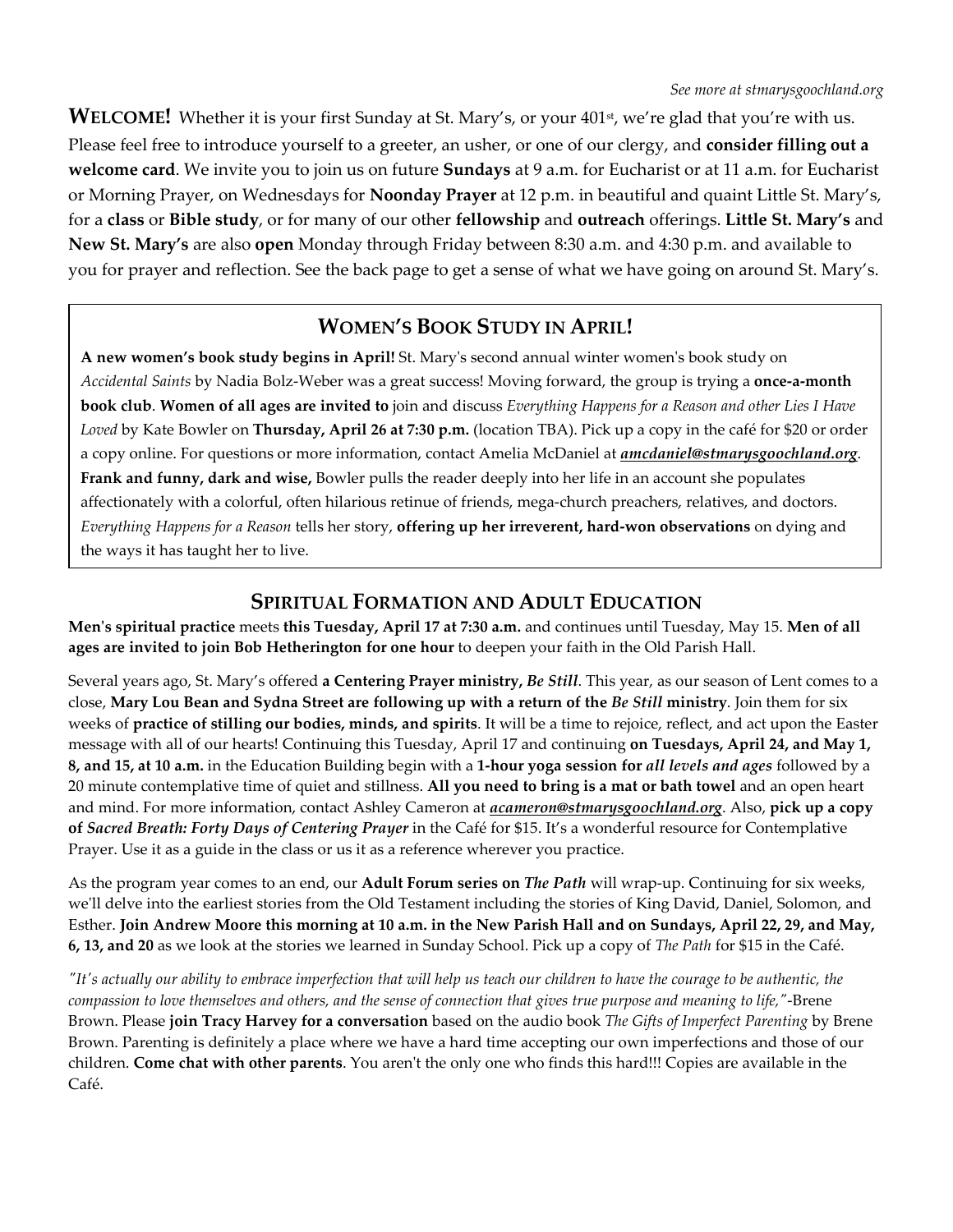#### **FELLOWSHIP**

**Parish Supper is served this Wednesday, April 18!** Join us for a **family-friendly meal** beginning at 5:30 p.m. in the New Parish Hall. Service is rolling so come at anytime! **Suggested donation is \$8 per person or \$25 per family. All ages are welcome!** Please RSVP to Elizabeth Baker at *ebaker@stmarysgoochland.org* or (804)-784-5678.

#### **WORSHIP**

**Our next Choral Evensong** will be next Sunday, **April 22 at 5:00 p.m.** in New St. Mary's. The Adult Choir will offer music as part of this **contemplative service of readings, prayer, and song**.

**Save the date for Children and Youth Sunday!** Help us **show our appreciation for our amazing children and youth members** who will be leading a majority of the worship service **on Sunday, May 6 at 11 a.m.** We will recognize the 5th graders and graduating seniors **as well as the committee members and Sunday School teachers** who are vital to our programming and ministries. For more information or questions, please contact **Amelia McDaniel** at *amcdaniel@stmarysgoochland.org*.

## **CHILDREN AND YOUTH**

**Vacation Bible School registration is now available!** Come gather for a fun week "on the farm" and learn about how no matter where we are, Jesus is with us. The week, July 9-12, is **open to all children ages 3 to rising 3rd grade.** Rising 6th grade-Senior High School **students are invited to volunteer.** We also **need lots of adult volunteers** to make the week run smoothly. Fill out **your registration form** and **return to St. Mary's by May 20.** Please contact **Amelia McDaniel at** *amcdaniel@stmarysgoochland.org* for more information.

**What about the 4th and 5th graders' Vacation Bible School, you ask?** Our older children are invited to a VERY SPECIAL week of learning! St. Mary's presents 2018 **On-the-Go Camp from August 6-10**. This is a new experience for our kids at St. Mary's. Catherine Ashman, a St. Mary's member and 5th grade teacher, will be **leading our kids around Richmond**. They will be on the **hunt for the different ways people are serving others** around the city and the many places that people are at work to make Richmond a better place.

## **ST. MARY'S EPISCOPAL SCHOOL**

It's almost time for St. Mary's Episcopal School's **Annual Spring Carnival**! **Gather your friends and family after the 11 a.m. service next Sunday, April 22** and join in on the fun of bounce houses, kid-friendly carnival games, face painting, and more! **Entry is \$10 per child at the door or \$8 in advance by Thursday, April 19**. Submit cash or check, made payable to "St. Mary's Episcopal School," **to the school office**.

#### **OUTREACH**

Come out and volunteer for the day with **Rebuilding Together Richmond on Saturday, April 28.** Each year, teams of volunteers spread across the Metropolitan Richmond Area **to improve the safety and health of homes of low-income homeowners** (mostly elderly) and revitalize communities. **Band together with fellow St. Mary's parishioners** in partnership with St. John's Episcopal Church parishioners. **Come for the whole day or for a few hours. Skilled workers, unskilled workers, children, and youth** are all welcome! Please contact Ashley Cameron at *acameron@stmarysgoochland.org* for more information or questions.

#### **OFFICE VOLUNTEERS NEEDED**

Exciting things continue to happen at St. Mary's, and the wheels keep turning, but we are in need of assistance. During this time of transition, **St. Mary's staff could use support from parishioner volunteers**. Roles include answering the phone, proofreading and stuffing bulletins, and creating nametags. **We'd love for you to take any shift of one, two, or three hours during office hours,** Monday through Friday, 8:30 a.m. to 4:30 p.m. Please contact Elizabeth Baker at (804) 784-5678 or *ebaker@stmarysgoochland.org*.